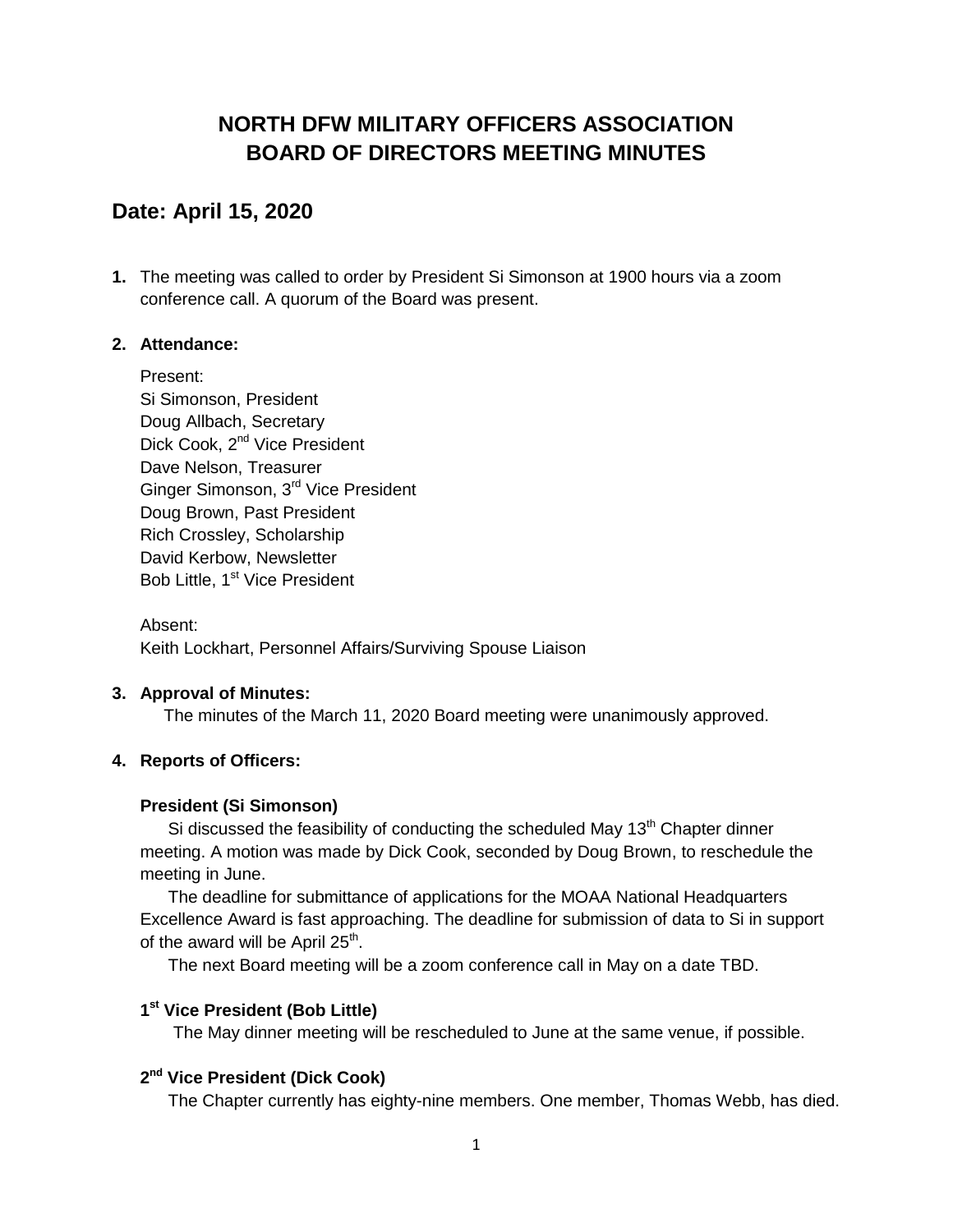## **3 rd Vice President Legislative and Community Activities (Ginger Simonson)**

All committee meetings of the Texas State Legislature have been cancelled. Local military peer support groups have been conducting virtual meetings using zoom. The groups are very active, conducting nightly meetings.

#### **Treasurer's Report (Dave Nelson)**

There was some confusion over Keith Lockhart's 2020 dues. This has been corrected. Chapter finances remain unchanged.

## **Secretary's Report (Doug Allbach)**

Confirmed that a memorial scholarship letter will be sent to the family of Thomas Webb.

## **Reports of Committees:**

## **Scholarship/ROTC/JROTC (Rich Crossley)**

 Awards cannot be presented to award recipients at the present time. A record of all awards will be maintained for future presentation.

Only one scholarship packet has been received to date.

 The FWISD JROTC Staff Ride to Normandy, France has been postponed. It is hoped to conduct the ride either in October or in the spring of 2021.

## **Newsletter Editor (David Kerbow)**

The newsletter will be shortened to 4-5 pages. Publication will be on May 25<sup>th</sup>.

## **Public Relations (Vacant)**

No report.

## **Personal Affairs/Surviving Spouse Liaison (Keith Lockhart)**

No report.

**Historian (Vacant)**

No report.

## **Past President (Si Simonson)**

No report.

## **Nominations Committee**

No report.

#### **5. Old Business:**

None.

#### **6. New Business:**